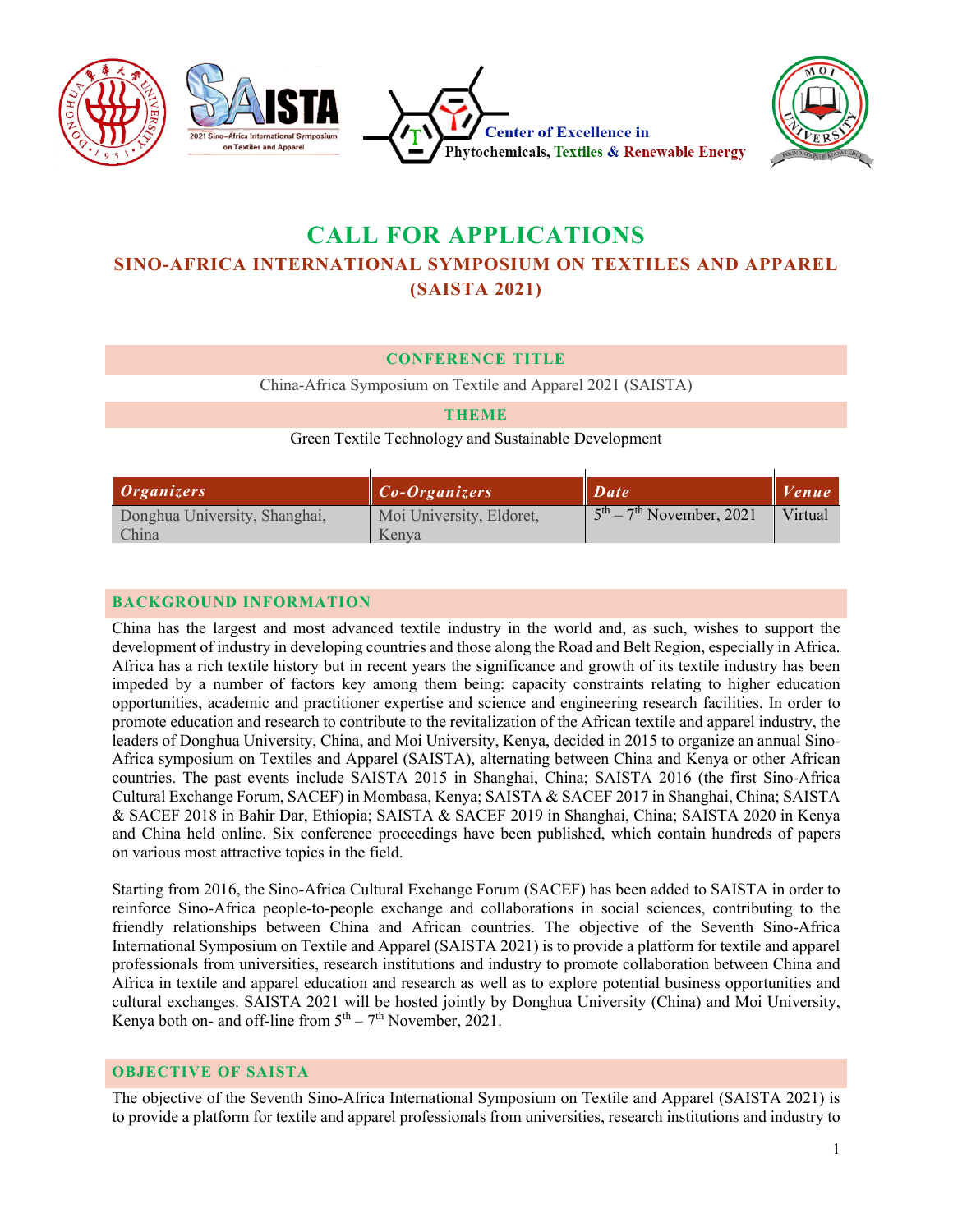







promote collaboration between China and Africa in textile and apparel education and research as well as to explore potential business opportunities. SAISTA 2021 will be held in Donghua University, Shanghai, China from  $5<sup>th</sup> - 7<sup>th</sup>$  November, 2021.

# **AFRICA CENTER OF EXCELLENCE IN PHYTOCHEMISTRY, TEXTILE & RENEWABLE ENERGY (ACEII-PTRE)**

ACEII-PTRE is one of the 24 African centers of excellence funded by the World Bank ACE II project that aims to provide high quality training and research within the African region. The World Bank ACE II project support runs for 5 years during which the centers will be entrenched in the university system for sustainability. The main objective of the center is to train highly skilled manpower in Phytochemicals, Textile and Renewable Energy through research, innovation and technology transfer for enhancement of the manufacturing sector.

# **ACEII-PTRE OVERALL OBJECTIVE**

The overall objective of ACEII-PTRE is to advance technology development and innovation in Phytochemicals, Textile and Renewable Energy through delivery of quality post-graduate training and collaborative research in regional priority areas.

# **SYMPOSIUM SESSIONS**

The symposium sessions are as follows:

- **Symposium 1:** Textiles for emergency epidemic prevention
- **Symposium 2:** Textiles of the future
- **Symposium 3:** Textile engineering
- **Symposium 4:** Functional fiber materials

# **SPONSORS**

"111 Project" Biomedical Textile Materials Science and Technology

# **TECHNICAL SUPPORT**

National Textile Volunteer Group for Road and Belt Initiative Donghua University Student Chapter of Society for Advancement of Material and Processing Engineering

# **SCOPE OF SAISTA 2021**

The Symposium welcomes papers on all aspects of the textile and apparel industry. Specifically, the following specialisms will be included:

- Chinese textiles in Africa
- Protective textiles and clothing for COVID-19
- Functional and technical textiles
- Advanced textile processing technology
- Fibers for textile and apparels
- Apparel technology and manufacturing
- Textile and apparel marketing and management
- Apparel and accessory design